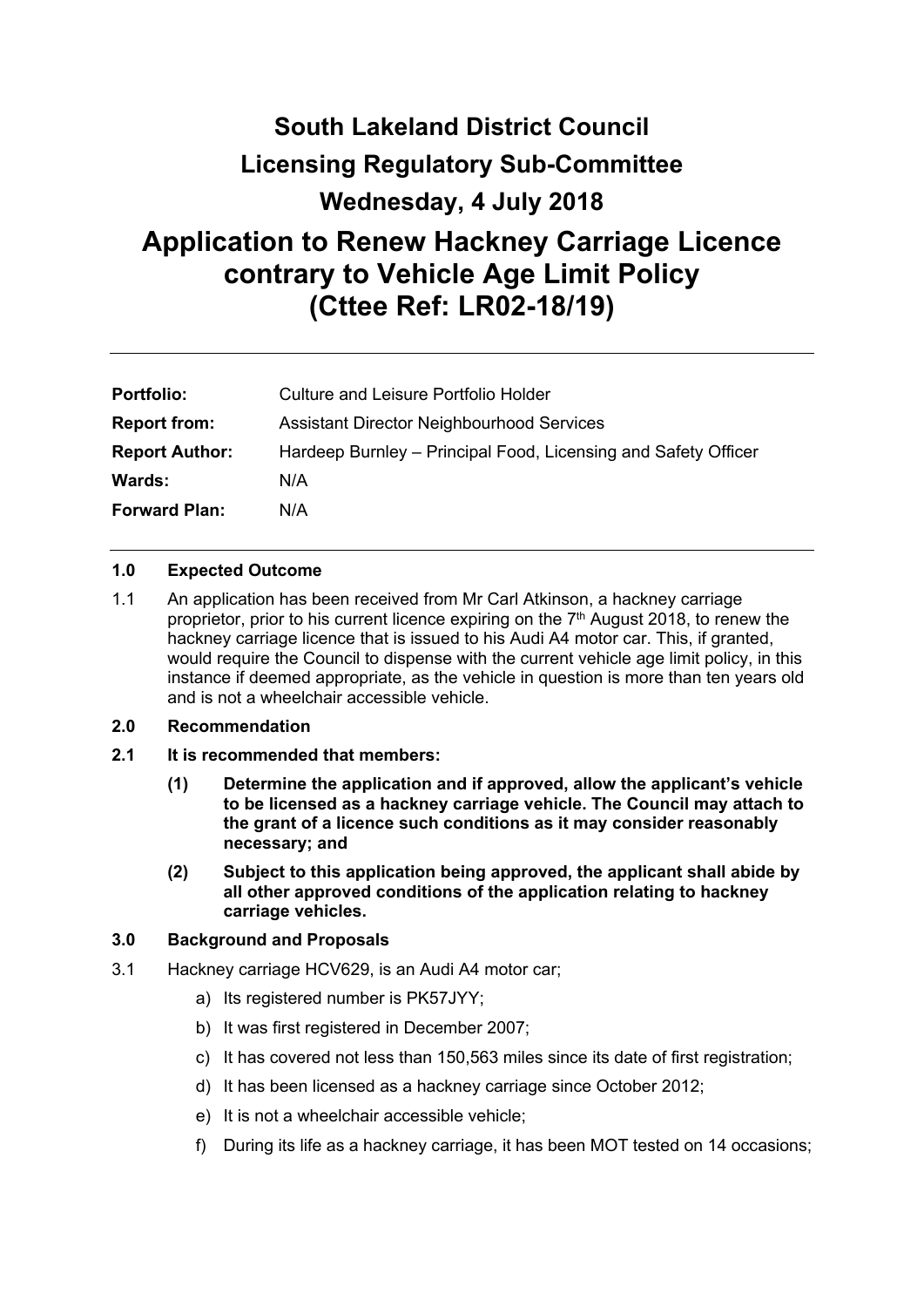- g) Of those tests, it has failed on three occasions;
	- 25/03/15 102,648 miles Headlamp aim too low (1.8)
	- 28/03/15 112,371 miles Nearside Front Anti-roll bar linkage insecure (2.4.G.1) and Nearside Front Track rod end loose (2.2.B.1d)
	- 05/12/17 145,971 miles Central Exhaust has a major leak of exhaust gases (7.1.2)
- 3.2 The vehicle was last tested on the 27/03/2018. It passed and had an advisory notice that the front exhaust had a minor leak of gas. A copy of the test certificate can be seen in Appendix A of this report.
- 3.3 The vehicle was also subjected to a hackney carriage inspection on 27/03/2018. The inspection showed that the vehicle complied with the requirements of the Council. A copy of the report can be seen in Appendix A of this report.
- 3.4 Mr Atkinson has submitted a request for permission to re-licence his vehicle before the current licence expires on the  $7<sup>th</sup>$  August 2018. The vehicle will not be eligible for re-licensing on that date, as it will be more than ten years old.
- 3.5 The age restriction policy was adopted on 29 January 2009 and is included in the current taxi policy document at section 3.5 (the full section can be found in Appendix B):
	- *3.5 Maximum age of vehicle:*
		- *1) No Hackney Carriage or Private Hire vehicle, other than wheelchair accessible vehicles, will be re-licensed after reaching 10 years old;*
- 3.6 The age restriction policy was adopted to ensure that hackney carriages and private hire vehicles met modern safety requirements and provided the travelling public with reasonably up-to-date vehicles. One of the unintended consequences of the policy was that it also ensured the vehicle fleet complied with the most recent vehicle emissions requirements. This is particularly important, as it manages, as far as practicable, the emission of noxious fumes and diesel particulates in the District. The current EU emissions standards for passenger cars were updated in September 2014 (Euro 6), September 2011 (Euro 5b) and September 2009 (Euro 5a). The standard set in Euro 5b contains maximum particulate emissions for the first time. Although the limits were set on the dates outlined above, a transition period was allowed in most cases to permit manufacturers to clear their old stock. For example Euro 5b only came into force for nearly all new vehicles in January 2011.

# **4.0 Consultation**

- 4.1 On 27 July 2017 the vehicle was inspected by an independent engineer employed by Town End garage of Casterton. The engineer assessed the vehicle to be in 'exceptional' condition. A copy of the engineers report can be viewed in Appendix 'A' of this report.
- 4.2 On 17 April 2018, the applicant submitted several e-mails to the licensing office in support of his application. The e-mails contained a number of photographs and a written explanation outlining his reasons for requesting the sub-committee to disregard the policy in this case. The photographs and written request can be viewed in Appendix 'A' of this report.

# **5.0 Alternative Options**

5.1 The district council shall not grant such a licence unless they are satisfied—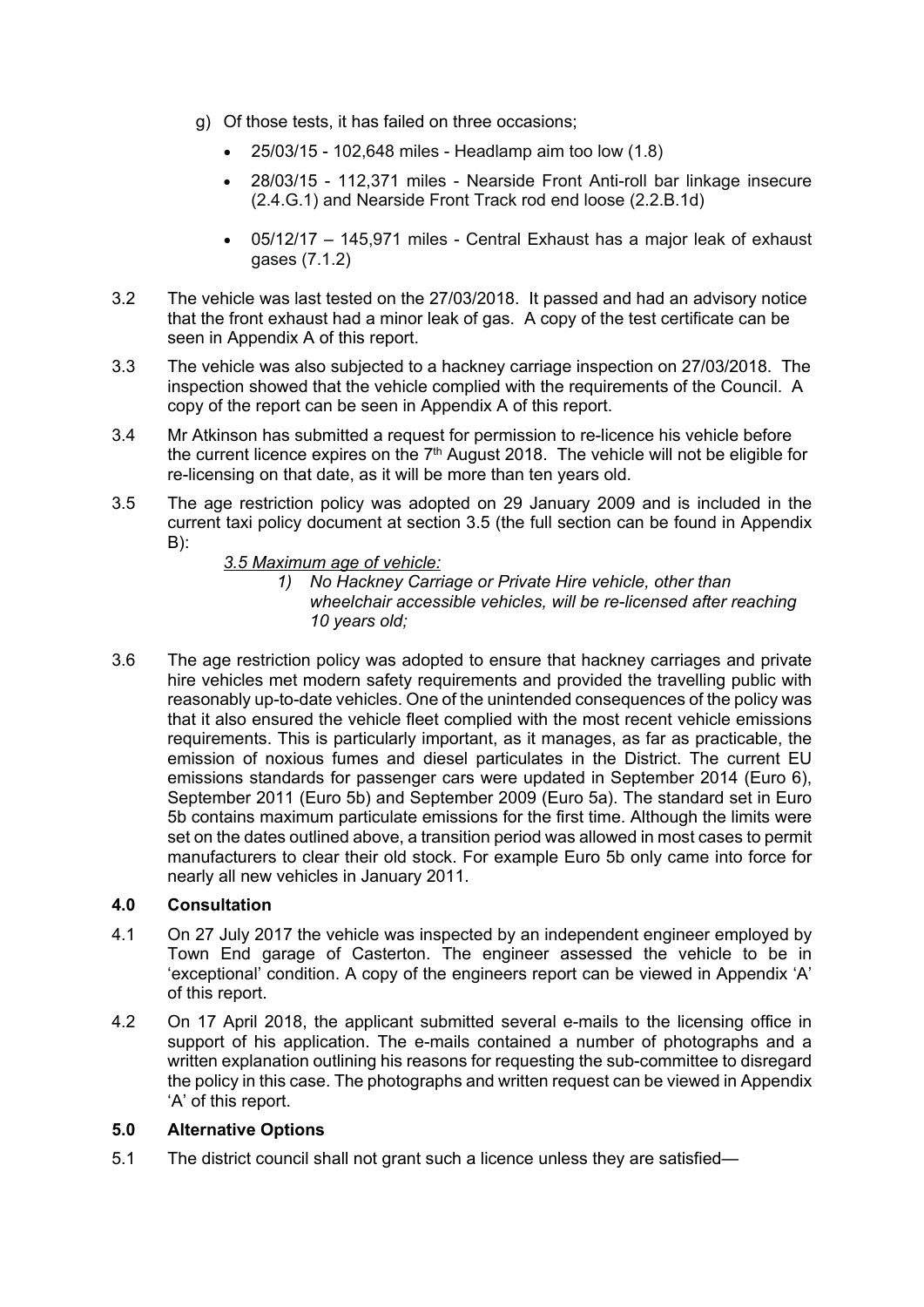- (a) that the vehicle is—
	- (i) suitable in type, size and design for use as a private hire vehicle;

(ii) not of such design and appearance as to lead any person to believe that the vehicle is a hackney carriage;

- (iii) in a suitable mechanical condition;
- (iv) safe; and
- (v) comfortable;

And may attach to the grant of a licence under this section such conditions as they may consider reasonably necessary including, without prejudice to the generality of the foregoing provisions of this subsection, conditions requiring or prohibiting the display of signs on or from the vehicle to which the licence relates.

5.2 If the Council does not grant the application, or places additional conditions on the licence, the applicant may appeal against the decision of the Council, if he is aggrieved by the refusal to grant a vehicle licence under this section, or by any conditions specified in such a licence. The appeal must be made to the magistrates' court not later than 21 days after the applicant was served with written notification of the decision of the Council.

#### **6.0 Links to Council Priorities**

6.1 The purpose of the Hackney Carriage and Private Hire Licensing system is to protect the safety and welfare of the travelling public and therefore links to the council priority of Health and Wellbeing.

#### **7.0 Implications**

#### **Financial, Resources and Procurement**

7.1 There are no financial implications

#### **Human Resources**

7.2 There are no human resource implications

#### **Legal**

- 7.3.1 Article 6 of the Human Rights Act 1988 provides that everyone is entitled to a fair hearing. Accordingly an applicant should be afforded the right to a hearing before any decision is taken on his application. The applicant has been invited to attend to make representations to the Licensing Regulatory Sub-Committee.
- 7.3.2 R v Hyndburn Borough Council in the High Court in 1992, ruled that it is possible in law to have a policy of strict age limits provided that it is not an immutable policy. The opportunity to depart from a policy must still be afforded if circumstances warrant it and each application must still be treated on its merits. In the event of an application for a private hire vehicle or hackney carriage being refused on the basis of the age limit policy, the applicant would have a right of appeal to the Magistrates' Court
- 7.3.3 Section 47 of the Local Government (Miscellaneous Provisions) Act 1976 states:

*(1) A district council may attach to the grant of a licence of a hackney carriage under the Act of 1847 such conditions as the district council may consider reasonably necessary.*

*(2) Without prejudice to the generality of the foregoing subsection, a district council may require any hackney carriage licensed by them under the Act of*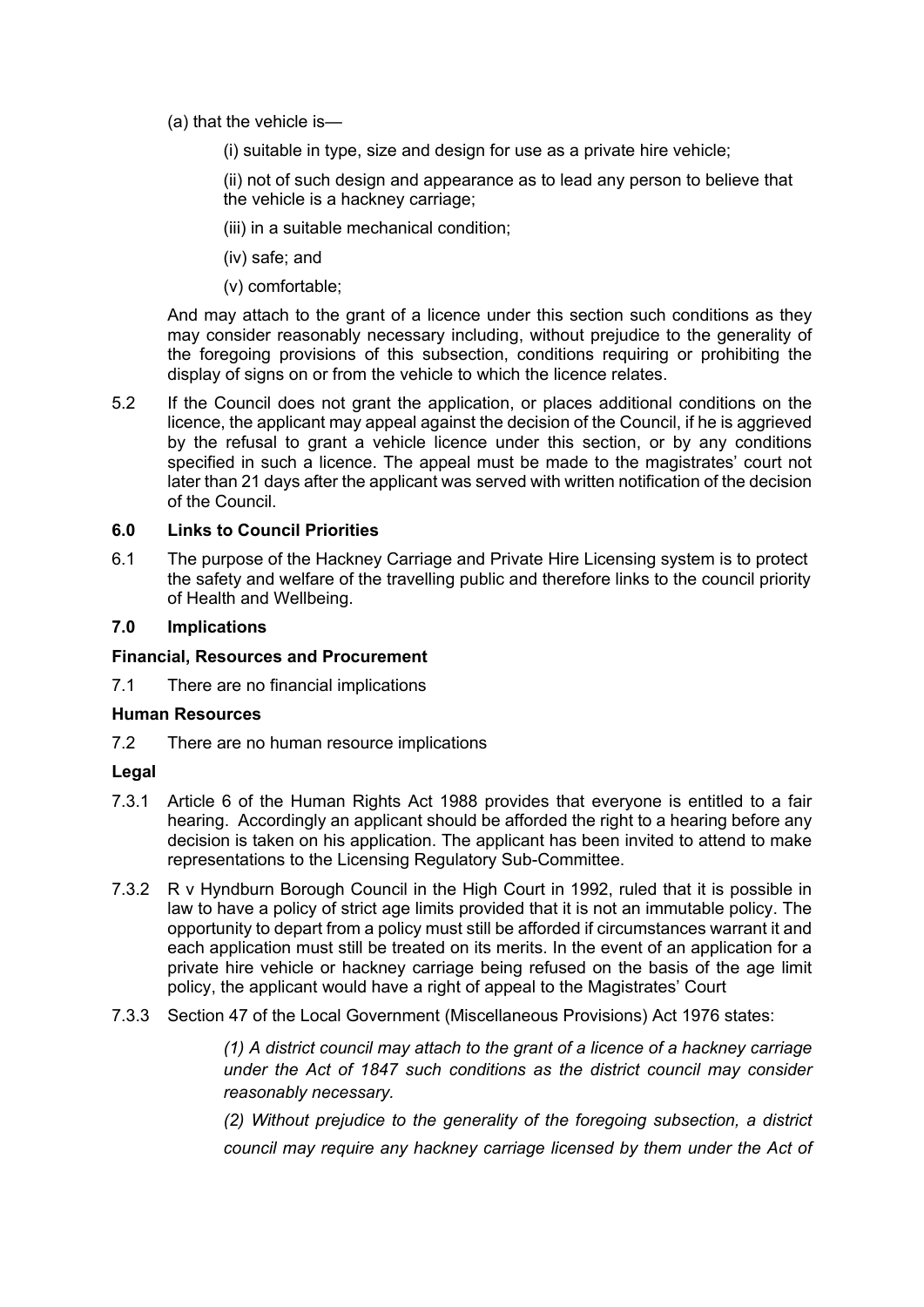*1847 to be of such design or appearance or bear such distinguishing marks as shall clearly identify it as a hackney carriage.*

*(3) Any person aggrieved by any conditions attached to such a licence may appeal to a magistrates' court.*

7.3.4 The applicant may appeal against the decision of the Council if he is aggrieved by the decision. The appeal process is explained in section 5.2 above.

# **Health, Social, Economic and Environmental**

- 7.4 Have you completed an Health, Social, Economic and Environmental Impact Assessment? / No
- 7.5 If you have not completed an Impact Assessment, please explain your reasons: This process and the current Hackney Carriage and Private Hire Licensing Policy 2017 have been subjected to health, social, economic and environmental impact and no issues were found.

# **Equality and Diversity**

- 7.7 Have you completed an Equality Impact Analysis? No
- 7.8 If you have not completed an Impact Assessment, please explain your reasons: This process and the current Hackney Carriage and Private Hire Licensing Policy 2017 have been subjected to an equality impact analysis and no issues were found.

#### **Risk**

| <b>Risk</b>                                                                                                                         | Consequence                                                                 | Controls required                             |
|-------------------------------------------------------------------------------------------------------------------------------------|-----------------------------------------------------------------------------|-----------------------------------------------|
| Should members be minded to<br>refuse this application, or grant it<br>with conditions, the applicant<br>may appeal their decision. | Costs may be awarded<br>against the Council should<br>the appeal be upheld. | Members to be aware of<br>the right to appeal |

# **Contact Officers**

Hardeep Burnley, Principal Food, Licensing and Safety Officer, Tel: 01539-793473, email: [hardeep.burnley@southlakeland.gov.uk](mailto:hardeep.burnley@southlakeland.gov.uk)

# **Appendices Attached to this Report**

| Appendix No. | <b>Name of Appendix</b>                                                                                         |
|--------------|-----------------------------------------------------------------------------------------------------------------|
|              | Photographs and documents submitted by The applicant in support of<br>application.                              |
| B            | Hackney carriage licensing vehicles - taken from the Hackney<br>carriage and Private Hire Licensing Policy 2017 |

# **Background Documents Available**

| Name of Background document                                     | Where it is available                                                        |
|-----------------------------------------------------------------|------------------------------------------------------------------------------|
| Hackney Carriage & Private Hire<br><b>Licensing Policy 2017</b> | https://www.southlakeland.gov.uk/media/4289/taxipolic<br>ydoc 2017v15 st.pdf |
| <b>Local Government (Miscellaneous</b><br>Provisions) Act 1976  | http://www.legislation.gov.uk/ukpga/1976/57/contents                         |